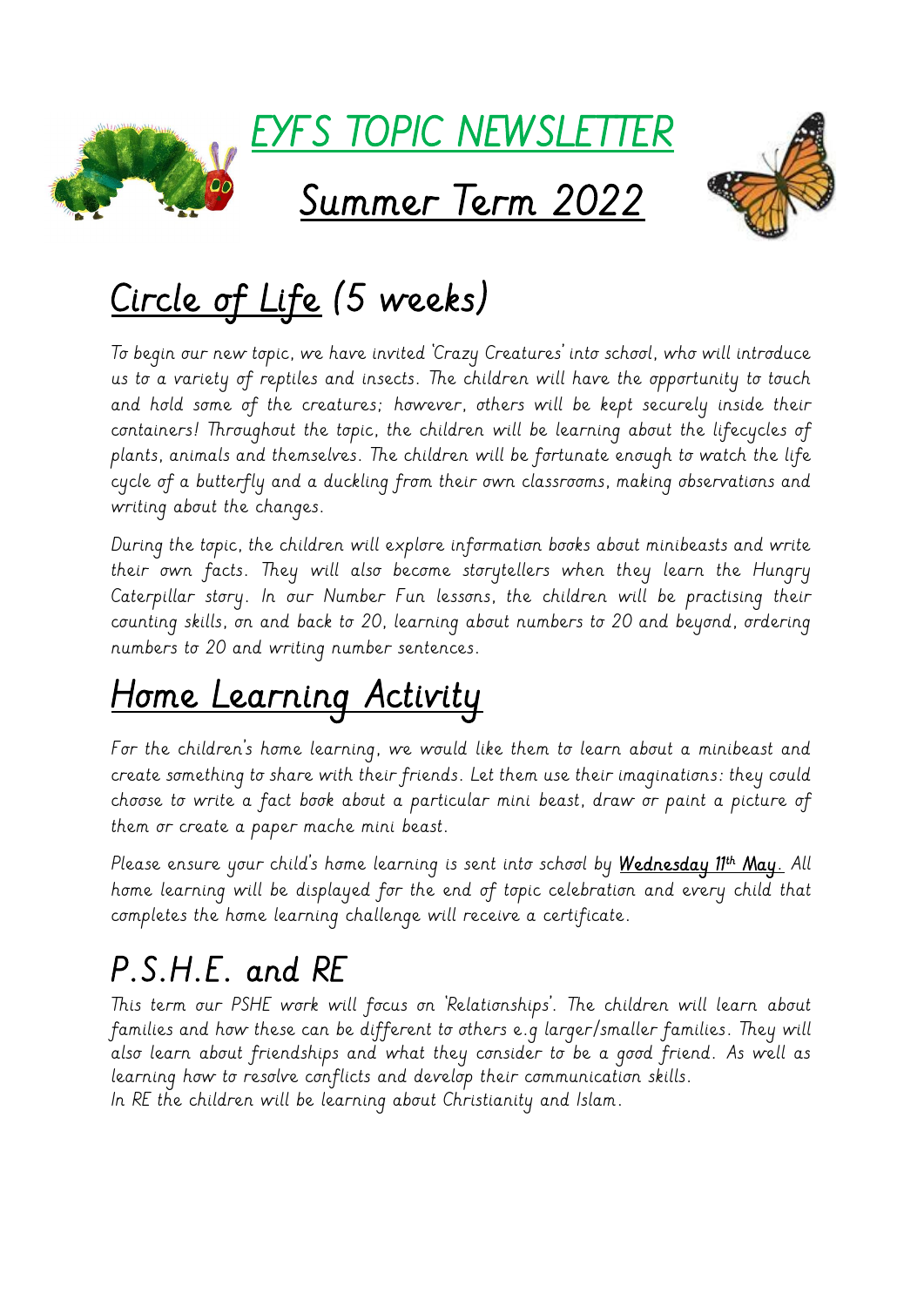### Focus Author

Each half term we learn about an author and we read a range of their books. Our focus author next half term is *Eric Carle* who wrote various books, including The Hungry Caterpillar' and 'The Bad-Tempered Ladybird.' It would be fantastic if you could share any books by this author at home or visit the local library to borrow some books written by this author.



Diary Dates

<mark>Monday 25th April</mark> — Children return to school <u>W/C 25th **April**</u> — Caterpillars and duck eggs arrive at school <mark>f riday 29th April</mark> — Crazy Creatures Visit Wednesday 11th May – Circle of Life Home learning <u>I**uesday 24th May** — Circle of Lif</u>e Exhibition

### P.E.

During this half term, the children will be understanding why exercise is good for their bodies and learning to improve their agility, balance and coordination through stories and games.

PE days are as follows: Monday – Ladybirds Tuesday – Bumblebees Wednesday – Dragonflies Thursday – Butterflies